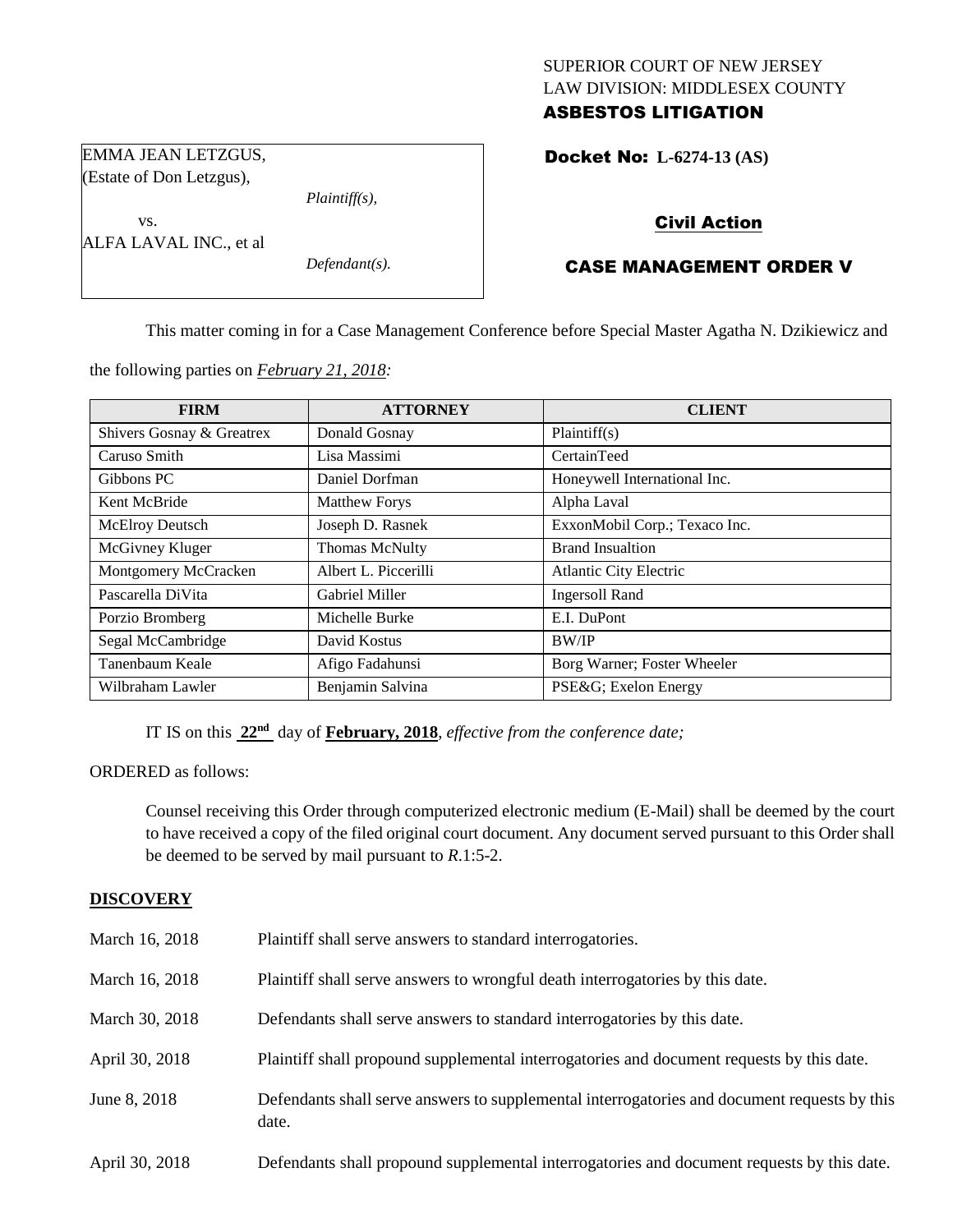| June 8, 2018       | Plaintiff shall serve answers to supplemental interrogatories and document requests by this<br>date.                                                                                                        |
|--------------------|-------------------------------------------------------------------------------------------------------------------------------------------------------------------------------------------------------------|
| September 28, 2018 | Fact discovery, including depositions, shall be completed by this date. Plaintiff's counsel shall<br>contact the Special Master within one week of this deadline if all fact discovery is not<br>completed. |
| October 31, 2018   | Depositions of corporate representatives shall be completed by this date.                                                                                                                                   |

## **EARLY SETTLEMENT**

October 26, 2018 Settlement demands shall be served on all counsel and the Special Master by this date.

## **SUMMARY JUDGMENT MOTION PRACTICE**

- October 26, 2018 Plaintiff's counsel shall advise, in writing, of intent not to oppose motions by this date.
- November 9, 2018 Summary judgment motions shall be filed no later than this date.
- December 7, 2018 Last return date for summary judgment motions.

#### **MEDICAL DEFENSE**

| April 30, 2018 | Defendants shall forward medical authorizations to plaint if a counsel by this date.                                                                                                               |
|----------------|----------------------------------------------------------------------------------------------------------------------------------------------------------------------------------------------------|
| May 31, 2018   | Plaintiff shall serve executed medical authorizations by this date.                                                                                                                                |
| March 16, 2018 | Plaintiff shall serve a diagnostic medical report and any medical records in plaintiff's<br>possession by this date.                                                                               |
| April 30, 2018 | Plaintiff shall serve medical expert reports by this date.                                                                                                                                         |
| April 30, 2018 | Upon request by defense counsel, plaintiff is to arrange for the transfer of pathology specimens<br>and x-rays, if any, by this date.                                                              |
| April 1, 2019  | Defendants shall identify its medical experts and serve medical reports, if any, by this date. In<br>addition, defendants shall notify plaintiff's counsel (as well as all counsel of record) of a |

#### **LIABILITY EXPERT REPORTS**

January 18, 2019 Plaintiff shall identify its liability experts and serve liability expert reports or a certified expert statement by this date or waive any opportunity to rely on liability expert testimony.

joinder in an expert medical defense by this date.

April 1, 2019 Defendants shall identify its liability experts and serve liability expert reports, if any, by this date or waive any opportunity to rely on liability expert testimony.

#### **ECONOMIST EXPERT REPORTS**

January 18, 2019 Plaintiff shall identify its expert economists and serve expert economist report(s), if any, by this date or waive any opportunity to rely on economic expert testimony.

 $\_$  ,  $\_$  ,  $\_$  ,  $\_$  ,  $\_$  ,  $\_$  ,  $\_$  ,  $\_$  ,  $\_$  ,  $\_$  ,  $\_$  ,  $\_$  ,  $\_$  ,  $\_$  ,  $\_$  ,  $\_$  ,  $\_$  ,  $\_$  ,  $\_$  ,  $\_$  ,  $\_$  ,  $\_$  ,  $\_$  ,  $\_$  ,  $\_$  ,  $\_$  ,  $\_$  ,  $\_$  ,  $\_$  ,  $\_$  ,  $\_$  ,  $\_$  ,  $\_$  ,  $\_$  ,  $\_$  ,  $\_$  ,  $\_$  ,